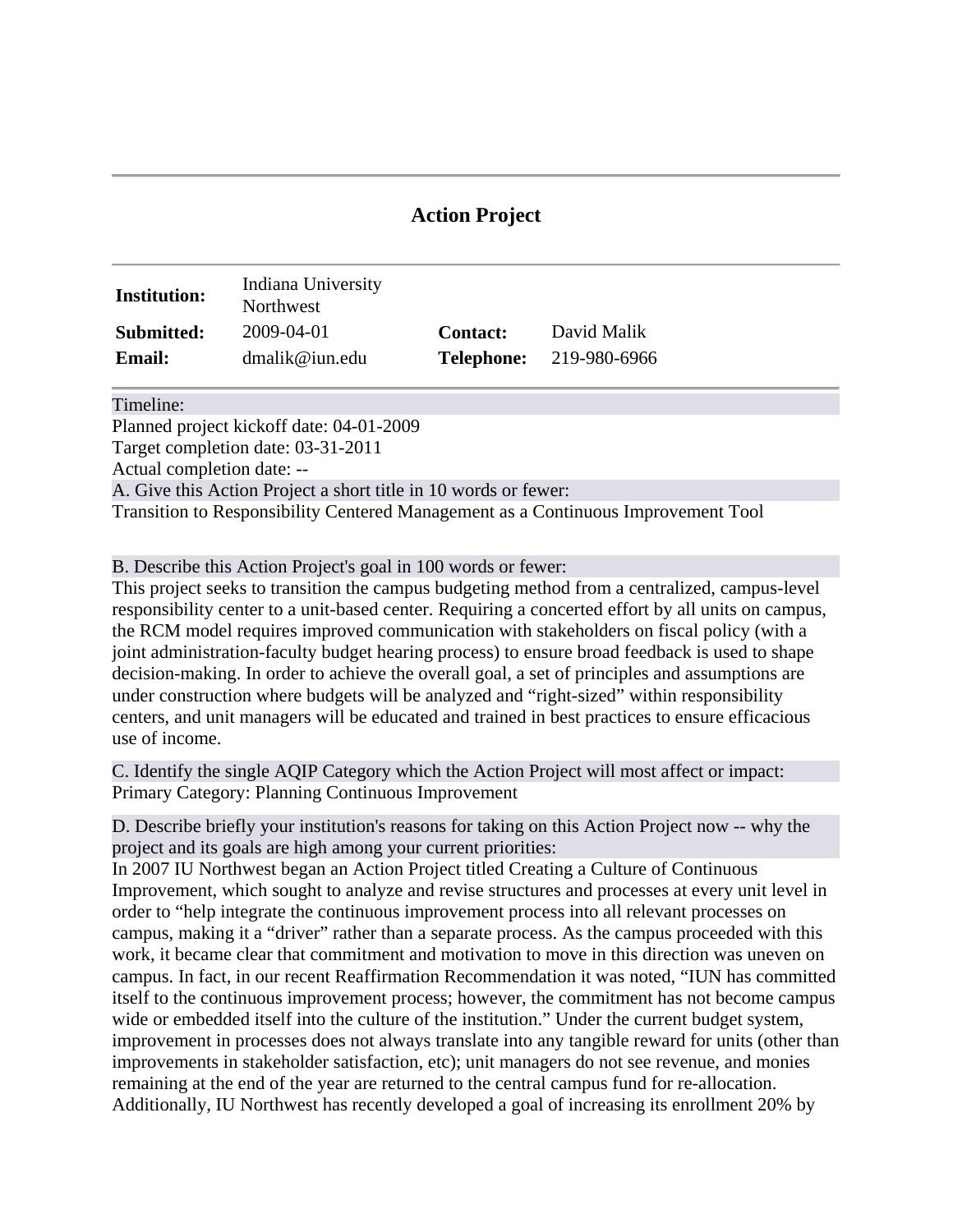the year 2013, with each unit subsequently developing its own goals for contributing to this increase. However, some academic units especially question how they will directly benefit from increased enrollment since increases in tuition revenue would not be reflected in their unit budgets. Changing to an RCM model would enhance both responsibility for collective action in units to improve processes for efficiency, provide a range of incentives that focus administrative and faculty attention on strategies that result in increased enrollment and student success, and support a culture of distributed accountability reinforcing a wider range of strategic use of income.

E. List the organizational areas - -institutional departments, programs, divisions, or units -- most affected by or involved in this Action Project:

Every organizational area will be affected by this project. Income-generating academic units become the focus of the institution and the service units provide essential support in achieving academic and institutional objectives.

F. Name and describe briefly the key organizational process(es) that you expect this Action Project to change or improve:

1. Communication. Transition to an RCM environment requires education of the entire campus on developing unit and campus priorities. 2. Accountability. Units develop strategic plans consonant with campus mission and priorities. 3. Fiscal judgment. Units now assume greater decision-making judgment in purchasing and re-allocate when needed. Fungibility of resources allows for real-time decision-making. 4. Incentivizing priorities. Units have greater control in developing projects that result in increased income to unit for better judgments. 5. Budget hearing reviews. Administration and faculty budget representatives review progress, priorities, outcomes, and performance improvements of all units and future plans are presented. Feedback from major constituencies is considered.

G. Explain the rationale for the length of time planned for this Action Project (from kickoff to target completion):

The time line is in three parts: (i) education, (ii) application, and (iii) re-evaluation. Education (awareness of principles and processes development) will require 3-4 months. Application (in situ monitoring of expenses and possible decisions) involves within the mirror-RCM process during the first semester up to budget hearings in January. Re-evaluation (achievement of goals, re-evaluation of priorities, outcomes analysis, and budget considerations) occurs as part of the budget hearing process. At this point new campus priorities are established for individual units. The final completion of the project, completing the re-evaluation phase, rests with the formal transition date to RCM, which we currently expect to be July 1, 2010 with ongoing evaluation through March 31, 2011 and beyond.

H. Describe how you plan to monitor how successfully your efforts on this Action Project are progressing:

Written statements on principles and operational details will be reviewed at conclusion of phase 1. Feedback during the Application phase will be used to identify bottlenecks and conflict in any allocations. Budget hearing outcomes will consider administrative responses for budget realignments with consideration of faculty Budgetary Affairs Committee recommendations.

I. Describe the overall "outcome" measures or indicators that will tell you whether this Action Project has been a success or failure in achieving its goals:

Since this is a recursive process annually, it is, by default, continuous improvement. Reports